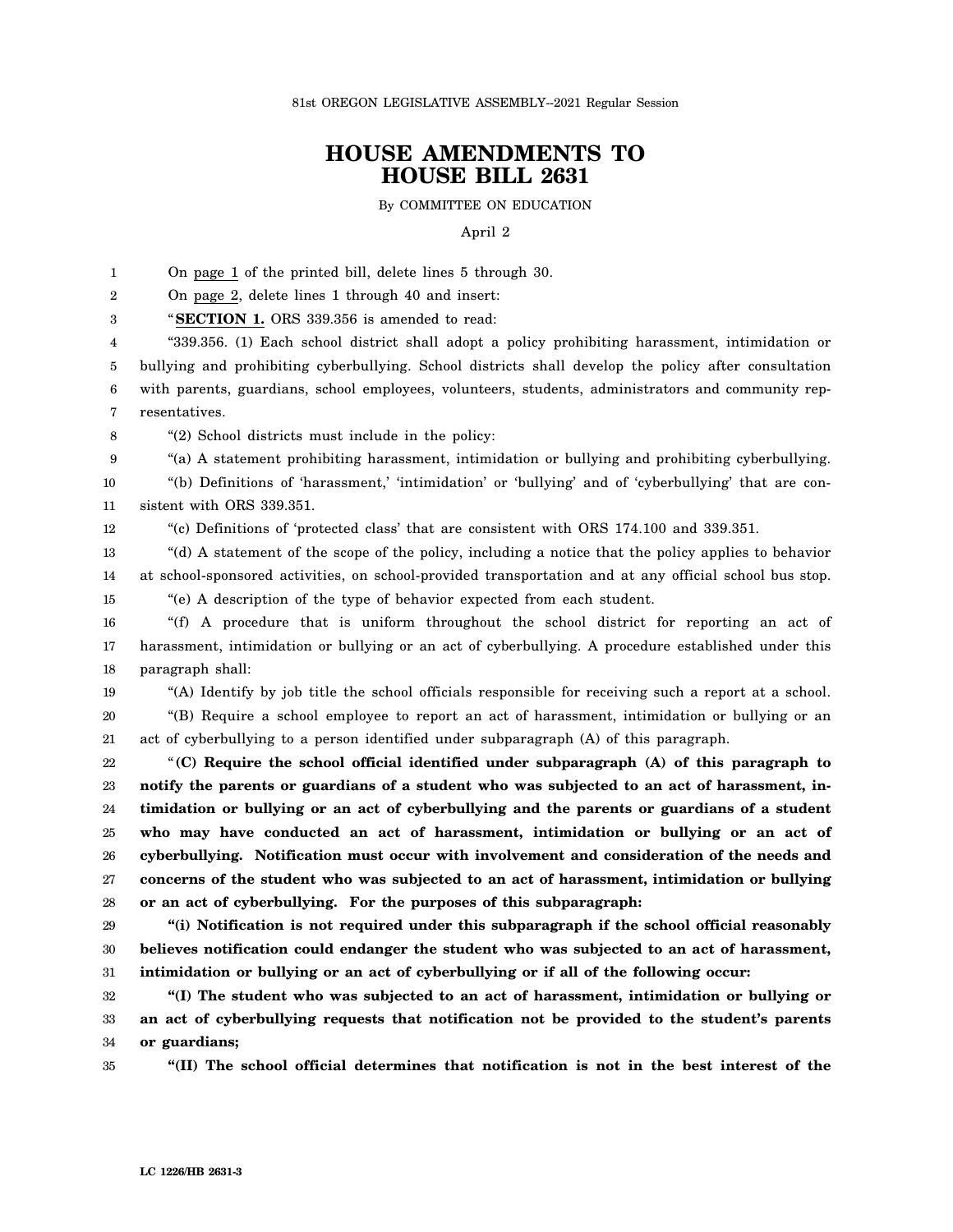1 2 **student who was subjected to an act of harassment, intimidation or bullying or an act of cyberbullying; and**

3 4 5 **"(III) The school official informs the student that federal law may require the student's parents or guardians to have access to the student's education record, including any requests made as provided by this sub-subparagraph.**

6 7 8 **"(ii) If the school official does not make the determination described in sub-subparagraph (i)(II) of this subparagraph, the school official must inform the student of that determination prior to providing notification.**

9

10 **"(iii) When notification is provided under this subparagraph, the notification must occur: "(I) Within a reasonable period of time; or**

11 **"(II) Promptly, for acts that caused physical harm to the student.**

12 13 "[*(C)*] **(D)** Identify any remedial action that may be imposed on a school employee for failure to make a report as required by subparagraph (B) of this paragraph.

14 15 16 17 " $[$ (*D*) $]$  **(E)** Allow a student or volunteer to report an act of harassment, intimidation or bullying or an act of cyberbullying voluntarily and anonymously to a person identified under subparagraph (A) of this paragraph. Nothing in this subparagraph may be construed to permit remedial action solely on the basis of an anonymous report.

18 19 20 21 "(g) A procedure that is uniform throughout the school district for prompt investigation of a report of an act of harassment, intimidation or bullying or an act of cyberbullying. A procedure established under this paragraph shall identify by job title the school officials responsible for investigating such a report.

22 23 24 "(h) A procedure by which a person may request a school district to review the actions of a school in responding to a report of an act of harassment, intimidation or bullying or an act of cyberbullying or investigating such a report.

25 26 27 "(i) A statement of the manner in which a school and a school district will respond after an act of harassment, intimidation or bullying or an act of cyberbullying is reported, investigated and**, if applicable,** confirmed.

28 29 "(j) A statement of the consequences and appropriate remedial action for a person found to have committed an act of harassment, intimidation or bullying or an act of cyberbullying.

30 31 32 "(k) A statement prohibiting reprisal or retaliation against any person who reports an act of harassment, intimidation or bullying or an act of cyberbullying and stating the consequences and appropriate remedial action for a person who engages in such reprisal or retaliation.

33 34 35 36 "(L) A statement of the consequences and appropriate remedial action for a person found to have falsely accused another of having committed an act of harassment, intimidation or bullying or an act of cyberbullying as a means of reprisal or retaliation, as a means of harassment, intimidation or bullying or as a means of cyberbullying.

37 38 "(m) A statement of how the policy is to be publicized within the district. At a minimum, a school district shall make the policy:

39 40 "(A) Annually available to parents, guardians, school employees and students in a student or employee handbook; and

41 42 43 "(B) Readily available to parents, guardians, school employees, volunteers, students, administrators and community representatives at each school office or at the school district office and, if available, on the website for a school or the school district.

44 45 "(n) The identification by job title of school officials and school district officials responsible for ensuring that the policy is implemented.